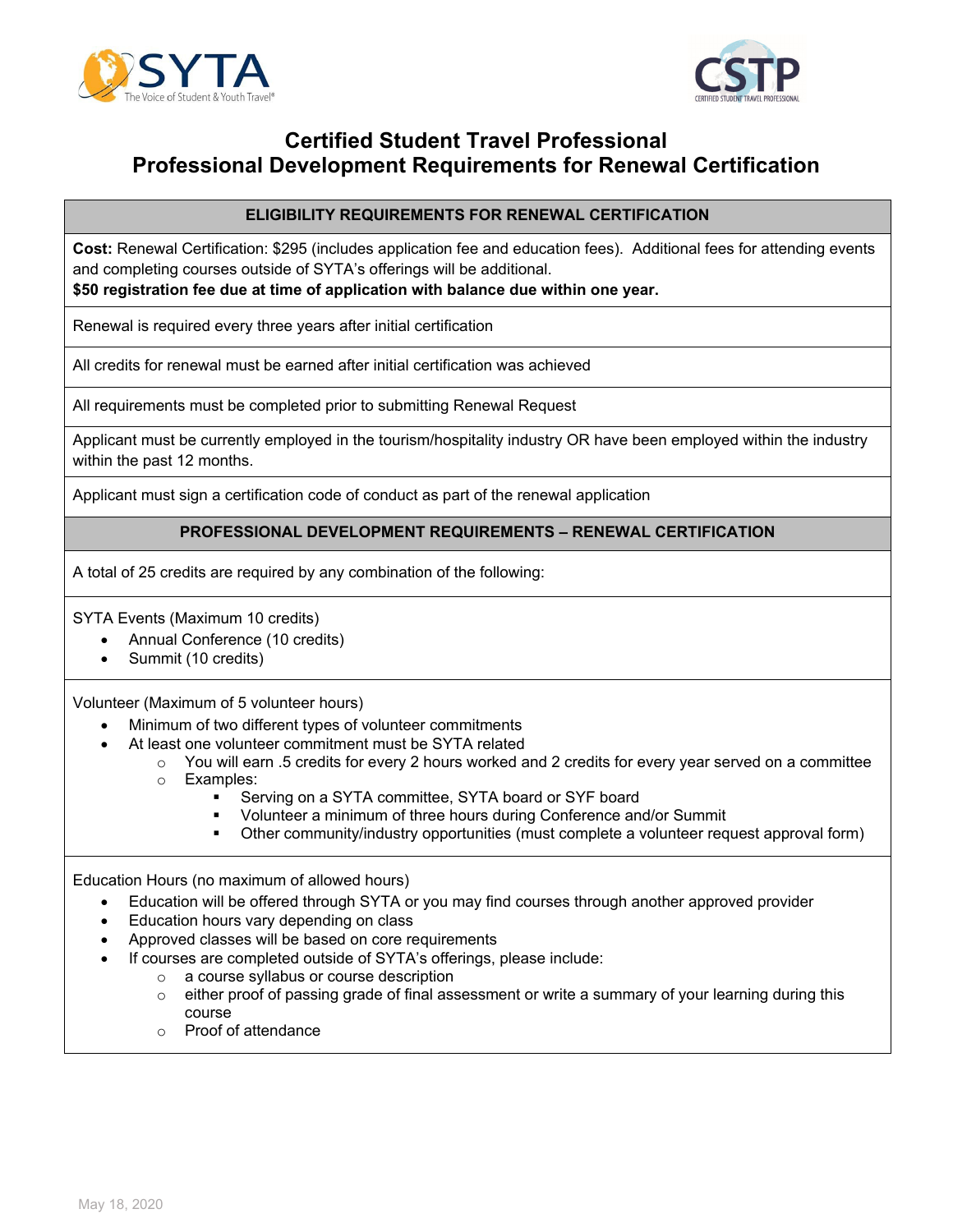



## **Certified Student Travel Professional Professional Development Requirements for Renewal Certification**

Please record your progress and collect any necessary documentation to earn your certification as a Certificated Student Travel Professional. For more information, please contact the Center at center@syta.org.

Name

*(Please list your name as you would like it printed on your CSTP materials)*

Company Name

Phone **Email** 

| A TOTAL OF 25 CREDITS ARE REQUIRED BY ANY<br><b>COMBINATION OF THE FOLLOWING:</b> | <b>Enter Credits Earned</b> |
|-----------------------------------------------------------------------------------|-----------------------------|
| <b>SYTA Events</b> (Maximum of 10 Credits)                                        | Total Earned: ________      |
| 1.                                                                                |                             |
| Volunteer* (Maximum of 5 Volunteer Hours)                                         | Total Earned: _______       |
| 1.                                                                                |                             |
| 2.                                                                                |                             |
| 3.                                                                                |                             |
| 4.                                                                                |                             |
| 5.                                                                                |                             |
| 6.                                                                                |                             |
| Education* (No Maximum)                                                           | Total Earned: _______       |
| $\mathbf 1$ .                                                                     |                             |
| 2.                                                                                |                             |
| 3.                                                                                |                             |
| 4.                                                                                |                             |
| 5.                                                                                |                             |
| 6.                                                                                |                             |

*\*Additional Slots available on the next page.* 

*Ensure to submit all documentation and approval forms as required along with this form to earn credits.* 

Applicant Signature: <u>Date:</u> Date: Date: Date: Date: Date: Date: Date: Date: Date: Date: Date: Date: Date: Date: Date: Date: Date: Date: Date: Date: Date: Date: Date: Date: Date: Date: Date: Date: Date: Date: Date: Date: D

FOR SYTA STAFF: APPROVAL NAME APPROVAL DATE: